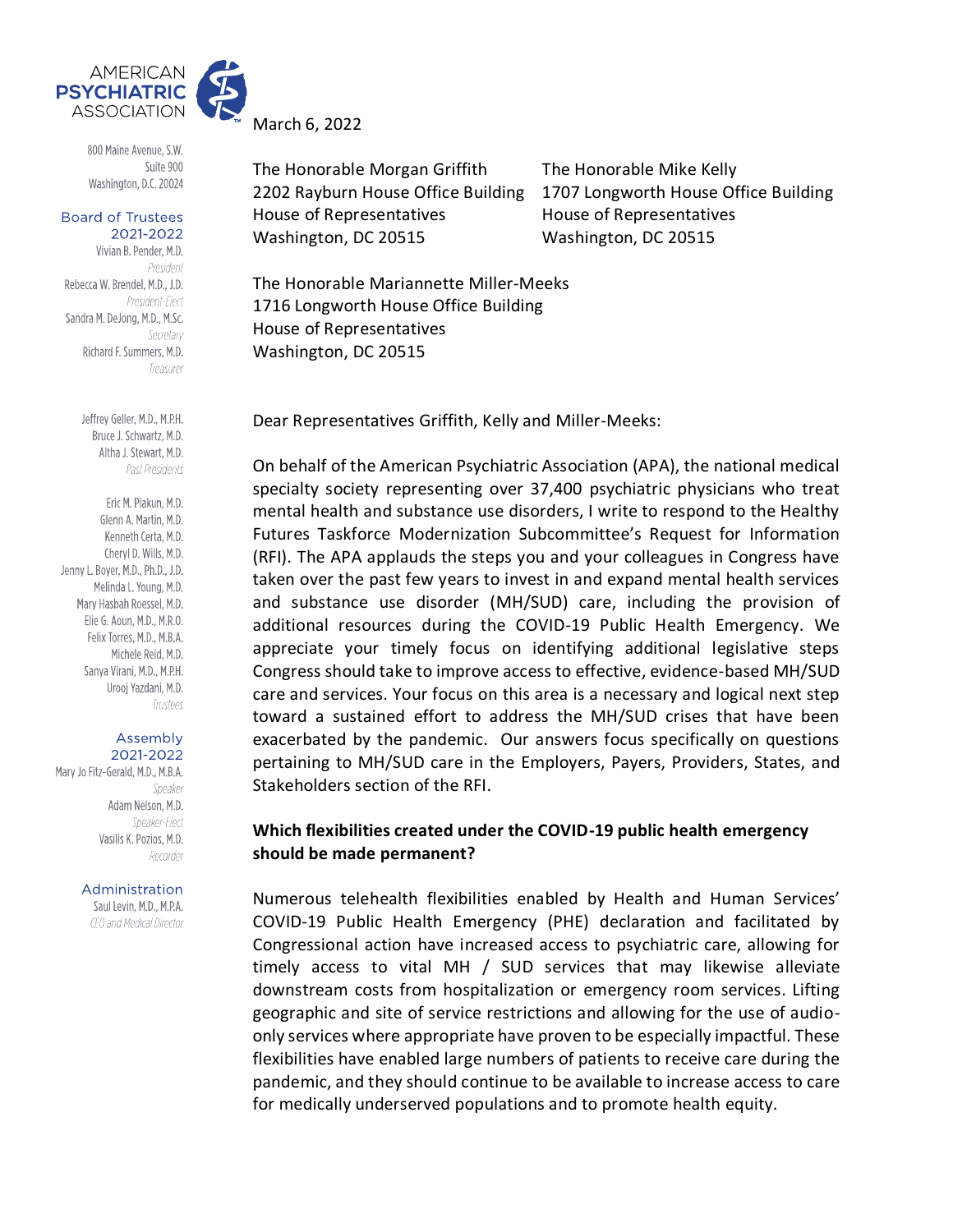The option to treat a patient at home via telepsychiatry, rather than being required to present at a Medicare Qualified Originating Site, has increased access for those who may not be able to travel to an Originating Site due to limitations imposed by their physical health, mental health diagnosis, or lack of proximity to services on-site. The availability of audio-only services has also increased access for patients who lack access to video-capable technology such as a smart phone or tablet, lack access to high-speed broadband internet, or are unwilling or unable to use videoconferencing software due to cognitive limitations.

The telehealth flexibilities allowed during the pandemic have been a lifeline for many patients needing MH/SUD services. Telehealth has also provided clinicians with additional means to expand patient access and treatment to MH/SUD services and to reach patients from diverse communities. We know that the need for MH/SUD services will continue after the pandemic ends, and APA encourages the Healthy Futures Taskforce to support efforts that would retain these flexibilities in order to expand access to MH/SUD in addition to in-person evaluations and treatment.

## **How does telehealth affect healthcare costs in the short-term, medium-term and long-term? Would you be willing to share aggregate cost data?**

While the near term and intermediate costs associated with current telehealth flexibilities are difficult to quantify during the unique circumstances of the current public health emergency, for the treatment of MH/SUD, clinically appropriate use could produce significant cost savings in the long-term. We know, telehealth has increased access and continuity of care for many patients. Early intervention and prevention of more severe illnesses is key to saving costs in the long run. Psychiatrists who responded to a survey of APA members in June 2020 indicated that, at that time, they had transitioned to exclusive use of telehealth for over 90% of their patients. The data further showed that patient no- show rates dropped significantly as telehealth became the primary way for patients to keep appointments with their psychiatrists. Allowing patients to be seen virtually via telehealth likely contributes to this trend, as 94% of respondents in a second APA survey indicated that patients were receiving telehealth in their home or another location of the patient's preference. Patient satisfaction with telepsychiatry likewise appeared high, with 90% of psychiatrist respondents reporting that patients who were seen for the first time via telehealth reported being somewhat or very satisfied with the care they received.

Fewer patient no-shows and increased satisfaction mean that patients are better able to follow their recommended course of treatment, including psychotherapy and medication compliance. Regardless of whether the behavioral health appointment is in person or via telehealth, in general, when patients keep their first appointment, they are more likely to keep subsequent appointments and when patients are satisfied with treatment, they are more likely to continue with their treatment plan. Research also suggests that this results in better medication compliance, fewer visits to the emergency department, fewer patient admissions to inpatient units, fewer subsequent readmissions, and subsequently, reduced costs to our health care system. Even further, efficacy to MH/SUD treatment plans result in better management of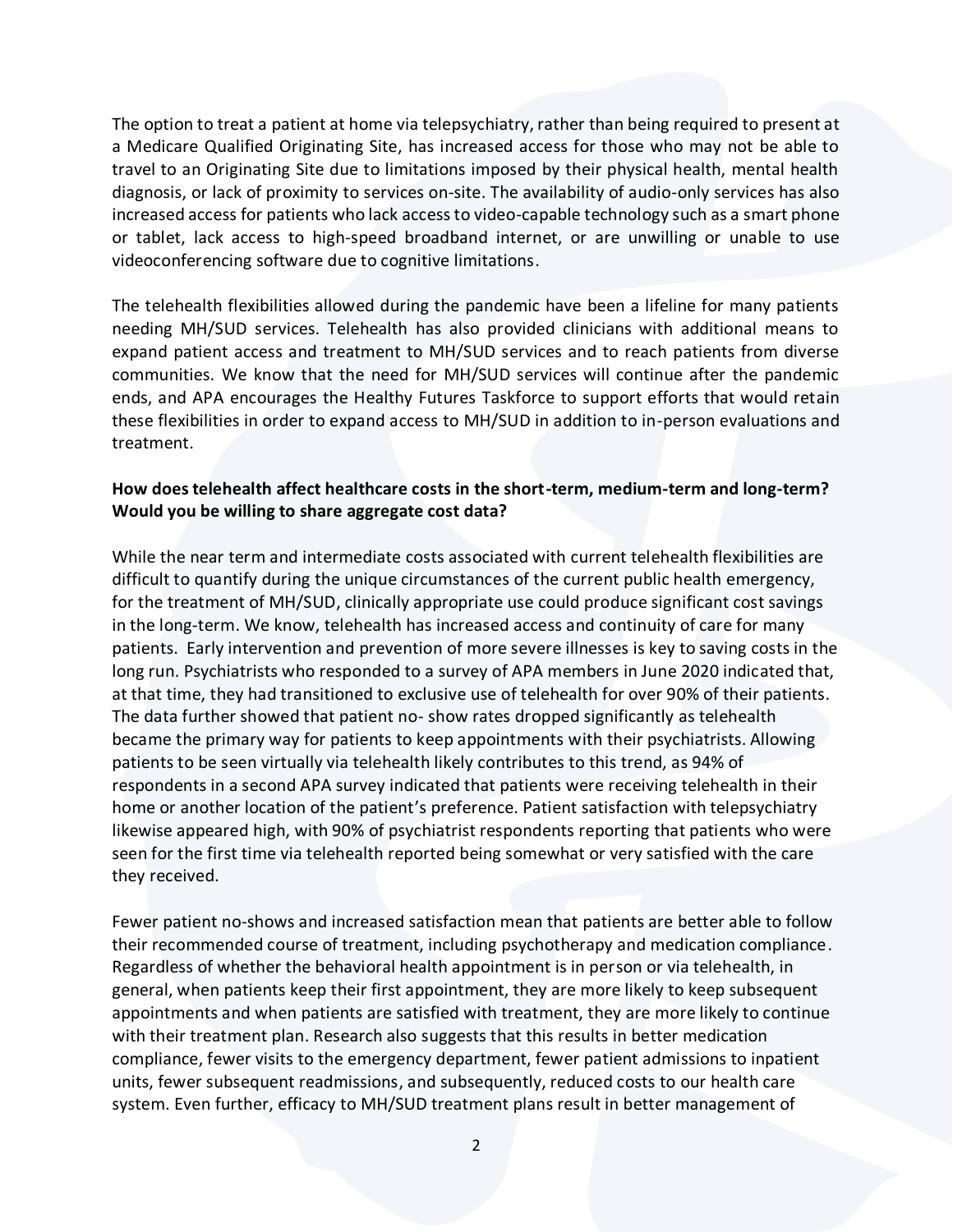MH/SUD conditions. More effective management of MH/SUD conditions reduces the prevalence of crisis situations and saves overall costs to the economy in terms of poor productivity and absenteeism as a result of untreated or poorly managed MH/SUD conditions. APA continues to monitor potential cost savings produced by the proliferation of telehealth services but early indications are that broader utilization has the capacity to produce significant savings in the long-term.

# **Employers and plans are often faced with provider shortages in certain geographic areas. Increased use of telemedicine may help alleviate these shortages, but barriers still exist that keep providers from practicing across state lines. Should Congress allow for healthcare providers who hold a valid license in good standing in at least one state to practice via telemedicine in all or other states? Why or why not?**

The APA supports access improvement strategies that alleviate very real workforce shortages across the mental health provider continuum including increasing recruitment, training and retention of psychiatrists and other mental health practitioners. Expanding access to telehealth would help to leverage the skills of our existing workforce but the adoption of interstate licensure may have a limited impact unless existing structural impediments are first addressed. Rather than seeking to codify disparate state licensure requirements, APA encourages the Taskforce to first address disparate insurance coverage, narrow and phantom networks, and a lack of mental health parity, all of which function to limit patient access to the existing behavioral health workforce. Likewise, the Taskforce should consider permanently eliminating the Medicare provision under the 2020 Consolidated Appropriations Act (CAA) that requires an in-person visit with a provider within six months of the first telehealth appointment. This barrier will inhibit access even if a national telehealth licensure agreement was reached and is inconsistent with how the law already treats SUD's and co-occurring SUD and mental health disorders.

Keeping in mind the Taskforce objective of maximizing our existing workforce, APA would encourage support for further implementation of the Collaborative Care Model (CoCM). CoCM is a population-based model that has shown to greatly increase the number of patients being treated for mental health and substance use disorders when compared to traditional 1:1 treatment. The model integrates behavioral health care within the primary care setting and features a primary care physician, a psychiatric consultant, and care manager working together in a coordinated fashion. Importantly, the care team members use measurement-based care to ensure that patients are progressing and treatment is adjusted when they are not. The model has over 90 research studies demonstrating its efficacy and is covered by Medicare, most private insurers, and many state Medicaid programs. Additionally, the CoCM has tremendous cost savings potential. For example, cost/benefit analysis demonstrates that this model has a 12:1 benefit to cost ratio for the treatment of depression in adults. Despite its strong evidence base and availability of reimbursement, uptake of the CoCM by primary care physicians and practices remains low due to the up-front costs associated with implementing the model. APA thus encourages the Taskforce to consider policies that would help to offset start-up costs associated with CoCM as well as establish technical assistance centers to provide support to practices implementing the model.